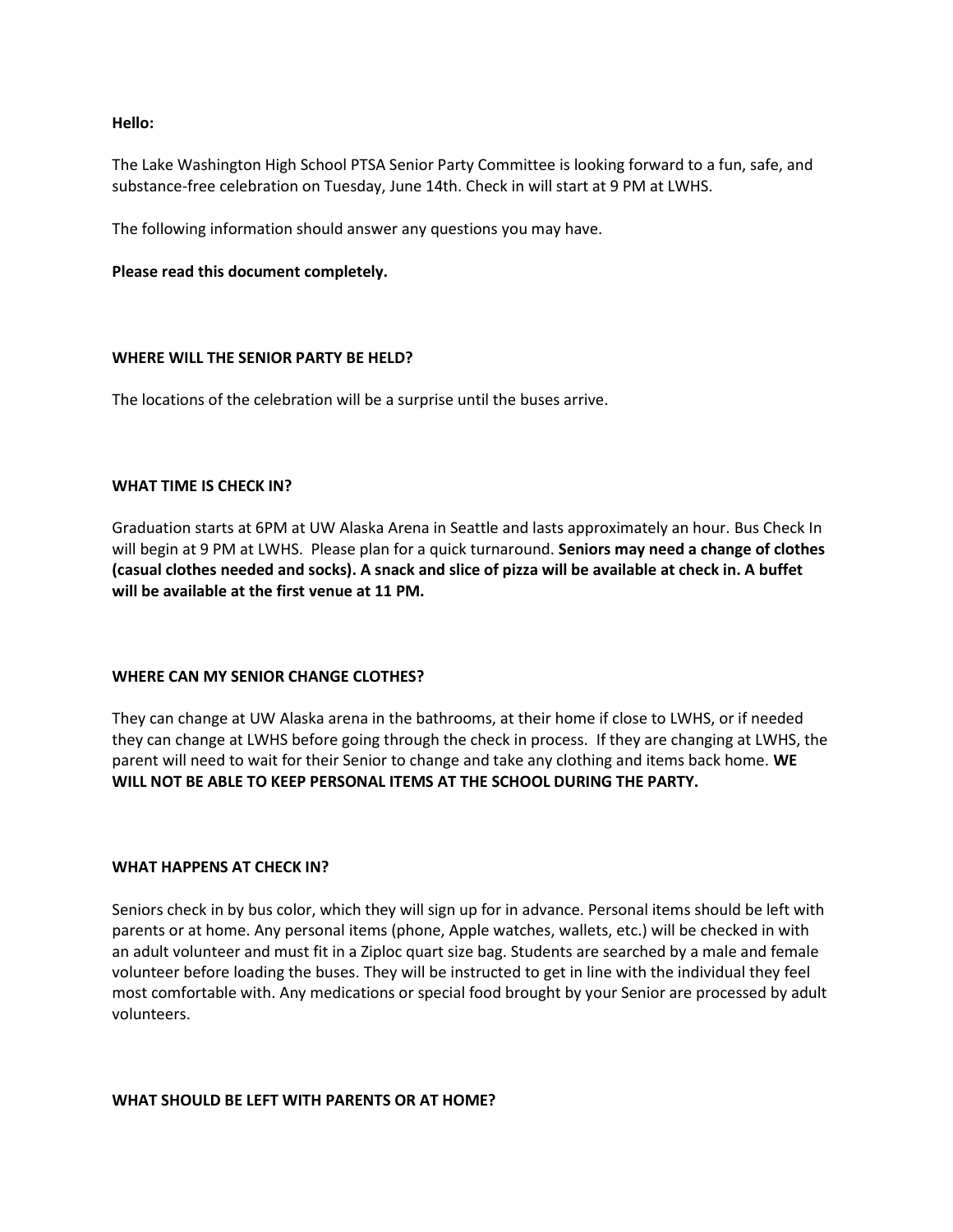- Purses, bags or back packs
- Cell phones or other electronics
- Money
- Food or beverages (unless you have a life-threatening condition and have made arrangements with the Senior Party Chairs).

If they bring something that is not allowed to be kept on them, a quart size zip lock bag will be provided and the items will stay with the Senior Party Committee. The Committee accepts no responsibility for any loss or theft of possessions and are kept for the duration of the party. If you want your senior to have their phone before or after the party, they will hand it in at check in and it will be given back after the last venue on the bus.

# **WHAT SHOULD THEY BRING TO CHECK IN?**

- Comfortable, casual attire (think gym clothes) and bring layers (t-shirt/sweatshirt)
- Closed toe shoes with socks (they are required for some activities.)

• Any emergency medical needs (e.g. epi-pen, insulin, inhaler, etc). They will be allowed to keep it on their person if so indicated on the [Emergency Care Plan.](http://r20.rs6.net/tn.jsp?f=001CuNAo1tKAjWaGwQ0I0GhHtn4Vg7tBPN5aNtE3KRJ6ehThyPQbacBMEKsLiZJAPnEsBqffioyLRuTiKER3x-Mplz5bQTtpiHi8HcdxzaIg_MVk7oXtsX_wQg3RB6yesCkoz14Vh8z1PJGN78Sz4fs3x5TluOBOv0xDsOKZuYFBq-GPy-TETUfaNAAi-vWHaI98-9MjcKDc-Y2Abfr_NggD0PCdmGhkxf_P9xud8HC71g%3D&c=cIJN2uAYloYEY1lETZySAGI0Y0OTzvgbvMQ7dOBx9QCXHvM-oN28rg%3D%3D&ch=vUBDxr3FqQ2jlJ5X0tK-k9rBsvZ4PPL4wC9LfsIuHAVmmOiMAG2lJA%3D%3D) If there are life- threatening allergies, we require a completed and signed Allergy Emergency Care Plan and it should already have been submitted to Senior Party Chairs.

# **WHAT IF SOMEONE IS FOUND TO HAVE DRUGS, ALCOHOL, WEAPONS, OR A TOBACCO/VAPE PRODUCT ON THEM?**

Senior Party is a safe event. There will be zero tolerance for tobacco, alcohol, drugs or weapons of any kind. People under the influence will not be able to participate. If found at check in, they will not be able to board the bus. If found at the venue, parents will be contacted. No refund will be provided.

# **WHAT HAPPENS IF YOU ARE LATE TO CHECK IN?**

Anyone not checked in, searched and on the bus by 10:00 pm will be left behind. NO REFUNDS will be given for missing the event.

# **WHAT TIME IS PICK UP AND WHERE?**

Buses will return to the High School around 5:30 AM on June 15th. Seniors will be very tired after staying up all-night and it is recommended they should not drive home. We ask that their ride home arrive early and be there waiting for the buses by 5:15 am on June  $15$ th.